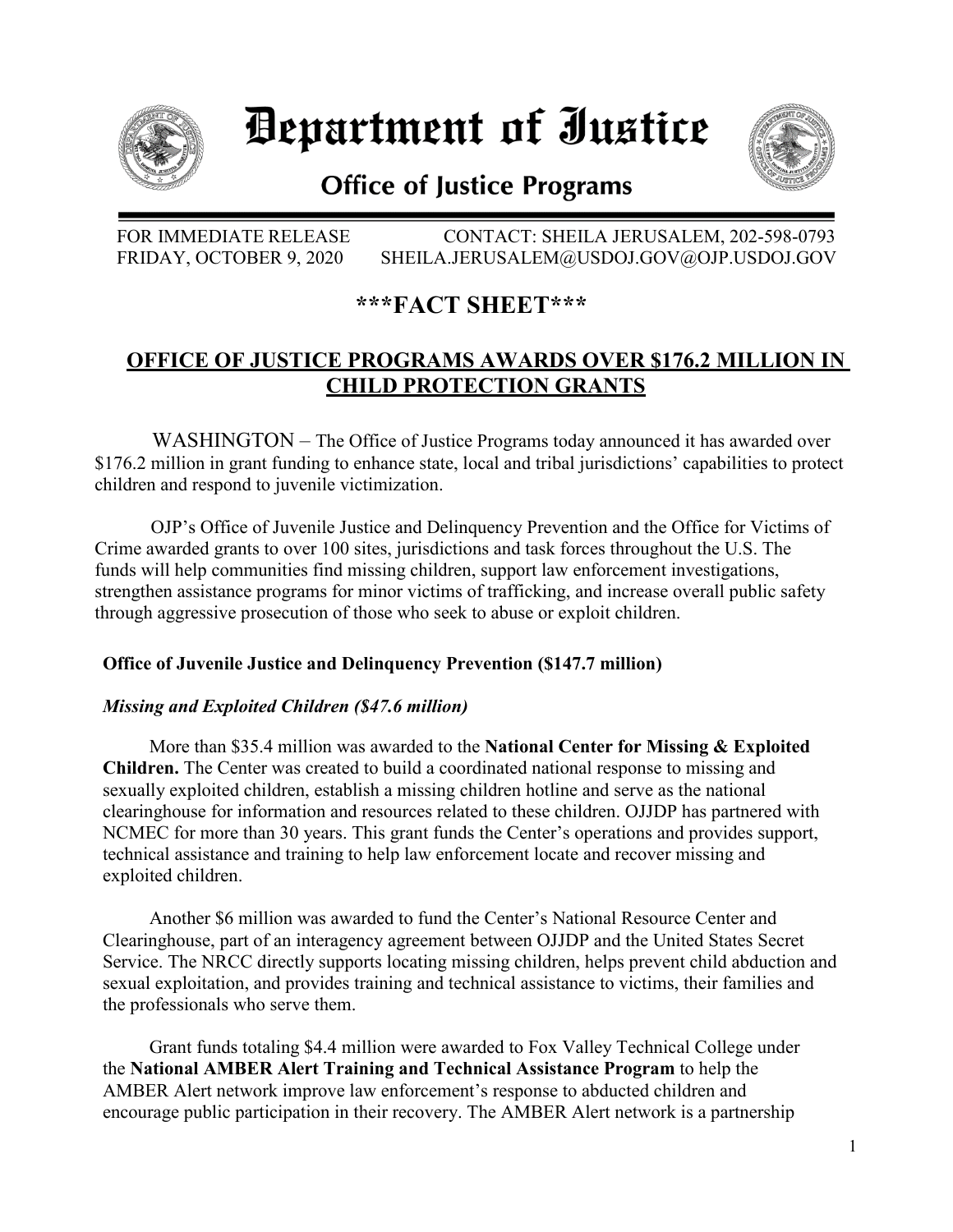among law enforcement, broadcasters, transportation agencies, emergency management agencies, telecommunications centers, public safety agencies and child protection organizations to recover endangered missing and abducted children.

Under the **Missing and Exploited Children Training and Technical Assistance Program**, Fox Valley Technical College was awarded \$1.8 million to build the capacity of state, tribal, and local agencies, and encourage the development and implementation of best practices related to the investigation and prosecution of cases of missing and exploited children. The program provides assistance to prosecutors, state and local law enforcement, child protection personnel, medical providers, and other child-serving professionals to strengthen multidisciplinary responses to cases of missing and exploited children and improve prosecution of perpetrators.

#### *Children Exposed to Violence (\$7.1 million)*

OJJDP awarded more than \$7.1 million to seven organizations under the **Strategies to Support Children Exposed to Violence** initiative to develop support services for children exposed to violence in their homes, schools, and communities; and to develop, enhance and implement violent crime reduction strategies that focus on violent juvenile offenders. Recipients include the following:

| <b>State</b> | Awardee                                                          | <b>Amount Awarded</b> |
|--------------|------------------------------------------------------------------|-----------------------|
| California   | Children's Institute, Inc.                                       | \$1,015,150           |
| Louisiana    | Empower 225                                                      | \$1,015,150           |
| Maryland     | US Dream Academy, Inc.                                           | \$1,015,150           |
| Minnesota    | Youthprise                                                       | \$1,015,150           |
| New Jersey   | County of Cumberland                                             | \$1,015,160           |
| New York     | Rockland Board of Cooperative Educational Services \ \$1,015,160 |                       |
| Texas        | <b>BCFS Health and Human Services</b>                            | \$1,015,160           |

#### *Interventions for Children With Sexual Behavior Problems (\$4.1 million)*

Through the **Supporting Effective Interventions for Adolescent Sex Offenders and Children with Sexual Behavior Problems** program, OJJDP awarded over \$3.6 million to eight organizations to provide a continuum of intervention and supervision services for adolescent sex offenders and children with sexual behavior problems, and treatment services for their victims and families. OJJDP awarded \$500,000 to a training and technical assistance provider to support the project sites in developing intervention models. Recipients include the following:

| <b>State</b> | Awardee                                   | <b>Amount Awarded</b> |
|--------------|-------------------------------------------|-----------------------|
| Alabama      | The University of Alabama                 | \$467,168             |
| Colorado     | Savio House                               | \$467,163             |
| Connecticut  | Saint Francis Hospital and Medical Center | \$467,189             |
| Georgia      | Georgia Center for Child Advocacy         | \$467,193             |
| Hawaii       | Child and Family Service                  | \$450,000             |
| Indiana      | Crown Counseling LLC                      | \$458,936             |
| New York     | St. Anne Institute                        | \$467,193             |
| Texas        | Lena Pope Home, Inc.                      | \$371,912             |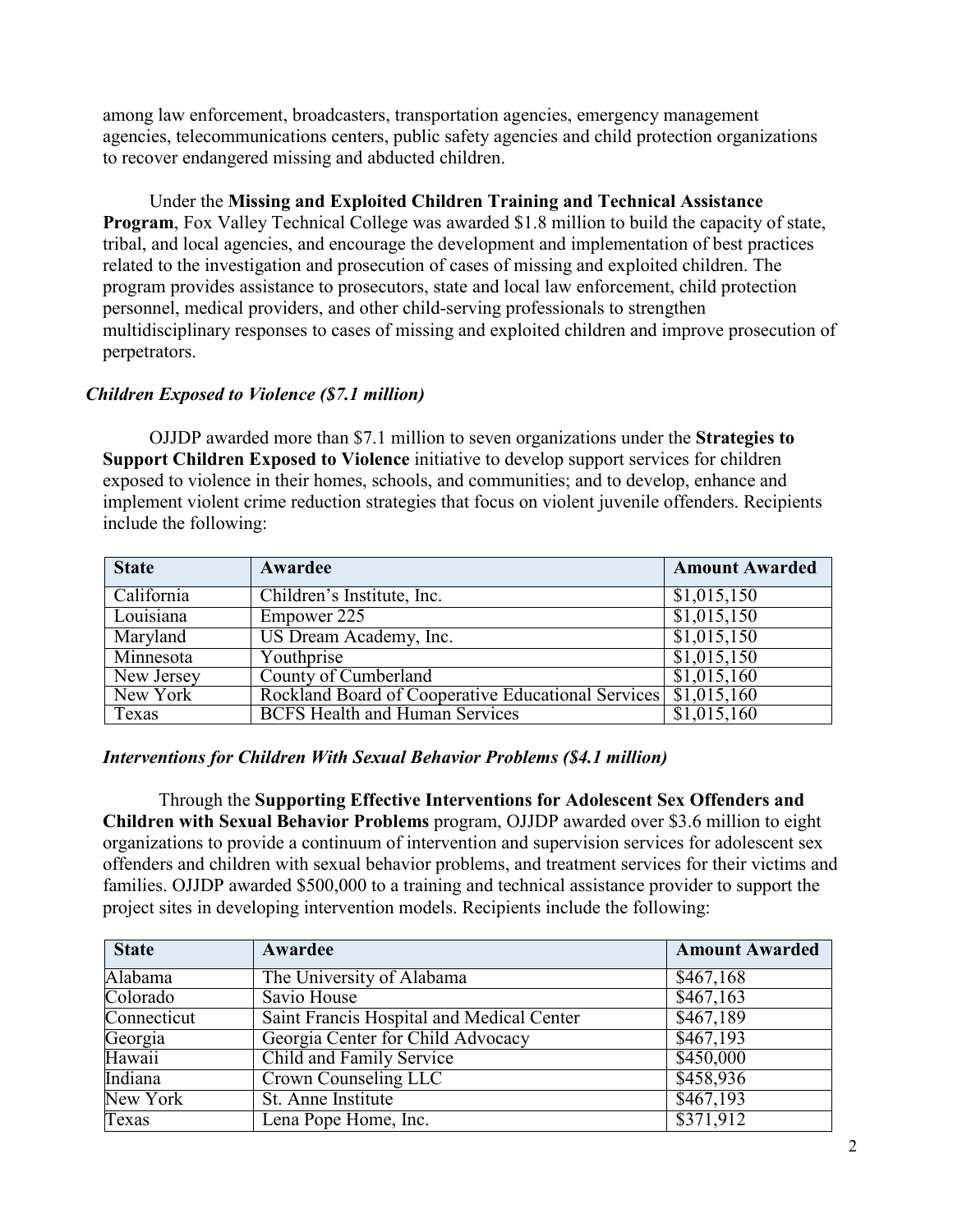| Training and Technical Assistance |                                                               |  |
|-----------------------------------|---------------------------------------------------------------|--|
| Oklahoma                          | The University of Oklahoma Health Sciences Center   \$500,000 |  |

#### *Internet Crimes Against Children (\$34.7 million)*

The **Internet Crimes Against Children Task Force Program** received more than \$28 million. The ICAC Task Force Program consists of 61 task forces, each led by a single law enforcement agency. Every state has at least one task force, with the more populated states having multiple task forces. Each lead agency receives an annual award from OJJDP, and then serves as the primary entity responsible for improving the effectiveness and sustainability of their state or regional task force. This year's awards go to the 61 existing ICAC task forces for continuation funding. These task forces conduct forensic examinations and investigate and prosecute technologyfacilitated child sexual exploitation throughout the U.S. Additional ICAC-related awards include:

- \$4 million in support of a **National ICAC Training Program**, including \$2 million to Fox Valley Technical College to provide core training programs for ICAC investigators; \$650,000 to SEARCH Group, Inc., an additional \$500,000 to Fox Valley Technical College, and \$350,000 to the National White Collar Crime Center to provide specialized training on tools and technology; and \$500,000 to the Innocent Justice Foundation to provide officer wellness programs and services.
- \$2 million in additional funds to Fox Valley Technical College under the **ICAC Program Support** grant to support the ICAC task forces by designing, developing, and delivering training and technical assistance services to continue, expand and enhance the ICAC Task Force Program.
- \$200,000 each to three jurisdictions totaling \$600,000 under the **ICAC Forensic Hiring Capacity Program for Wounded Veterans:** Department of Emergency Services and Public Protection, Connecticut; Wisconsin Department of Justice; and the Broward Sherriff's Office, Florida.

#### *Victims of Child Abuse (\$39.8 million)*

Under the **Victims of Child Abuse Act Support for Children's Advocacy Centers (CACs)**  program, OJJDP awarded more than \$18.3 million in continuation funding to the National Children's Alliance in Washington D.C. This program will provide support to CACs through three funding categories: subgrants to local CACs, state chapters, and multidisciplinary teams (\$15.3 million); subgrants to provide services for victims of child pornography (\$2 million); and efforts to help military installations address cases of child abuse, including subgrants to local CACs (\$1 million).

OJJDP also awarded \$5 million in continuation funding to four organizations via the **VOCA Regional Children's Advocacy Center (CAC)** program. This program supports regional centers, one situated within each of the four U.S. Census regions, that help to build and establish multidisciplinary teams (MDTs), local programs, and state chapter organizations that respond to child abuse and neglect; and deliver training and technical assistance that strengthen existing MDTs, local CACs, and state chapter organizations. Recipients include the following:

| <b>State</b> | Awardee                             | <b>Amount Awarded</b> |
|--------------|-------------------------------------|-----------------------|
| Alabama      | National Children's Advocacy Center | \$1,250,000           |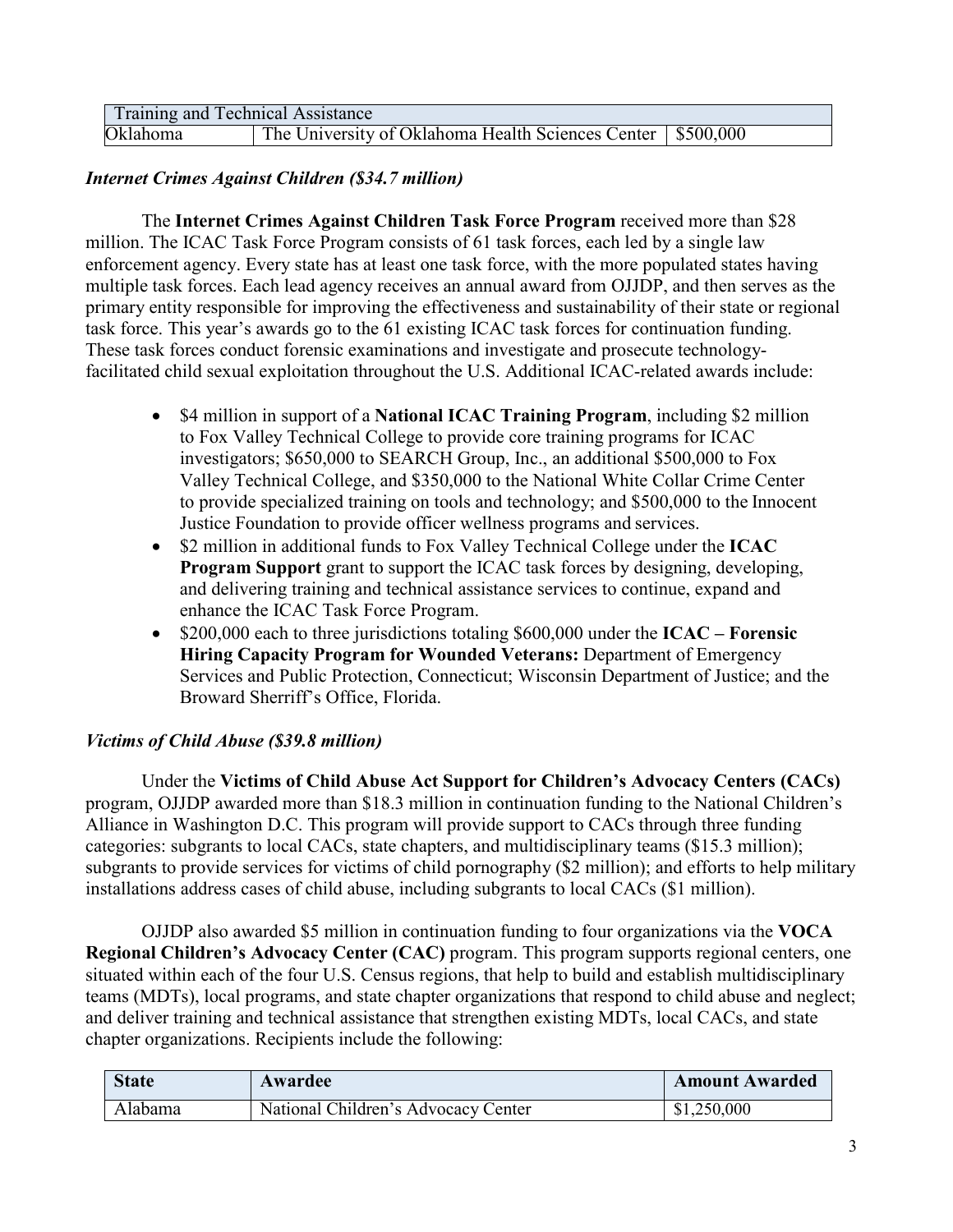| California   | Rady Children's Hospital – San Diego | \$1,250,000 |
|--------------|--------------------------------------|-------------|
| Minnesota    | Children's Health Care               | \$1,250,000 |
| Pennsylvania | Philadelphia Children's Alliance     | \$1,250,000 |

Through the **Victims of Child Abuse Act (VOCA) Training and Technical Assistance for Child Abuse Professionals** program, OJJDP awarded \$2.5 million to the National Children's Advocacy Center in Huntsville, Alabama. This program promotes improved child interview techniques, thorough investigative methods, interagency coordination and effective presentation of evidence in court. The program will provide training and technical assistance to establish coordinated multidisciplinary programs that address child maltreatment.

OJJDP also awarded more than \$10.8 million in continuation funding to the National Court Appointed Special Advocate (CASA) Association in Washington under the **Court Appointed Special Advocates Membership, Accreditation, and Subgrants Program and Training and Technical Assistance**. This program aims to serve and improve outcomes for children in the dependency system; provide effective advocacy for abused and neglected children, including foster care youth; and build on the training and technical assistance program that OJJDP has developed in collaboration with the National CASA Association.

OJJDP awarded more than \$3.1 million to the National Council of Juvenile and Family Court Judges in Nevada under the **Child Abuse Training for Judicial and Court Personnel**  program to improve juvenile justice and dependency systems' response to child abuse and neglect, as well as child sexual exploitation and sex trafficking. This program provides judicial, legal and social service professionals with training and technical assistance to improve their understanding of child abuse; their ability to prevent placement in foster care when possible; and their ability to reunify families after foster care placement. This funding also supports strategies to coordinate information and services across systems, as well as systematic efforts to reduce the length of time children spend in the system.

#### *Tribal and Alaska VOCA Programs (\$14.3 million):*

OJJDP awarded more than \$7.2 million to the National Children's Alliance to support the **American Indian and Alaska Native Subgrant Program**. This program will support the expansion of new satellite CACs through the provision of subgrants to existing CACs in Alaska, and to tribes (or existing CACs serving tribes) interested in establishing a satellite CAC in the lower 48 states.

Another \$4.8 million was awarded to eight organizations through the **Alaska Children's Advocacy Center Expansion Initiative for Child Abuse Victims** to support programmatic enhancements for existing Alaska-based CACs to increase the range and quality of services as well as specific infrastructure needs. Recipients include the following:

| <b>State</b> | Awardee                                    | <b>Amount Awarded</b> |
|--------------|--------------------------------------------|-----------------------|
| Alaska       | A leut Community of St. Paul Island Tribal | \$600,000             |
|              | Government                                 |                       |
| Alaska       | Catholic Community Service, Inc.           | \$600,000             |
| Alaska       | Kawerak, Inc.                              | \$600,000             |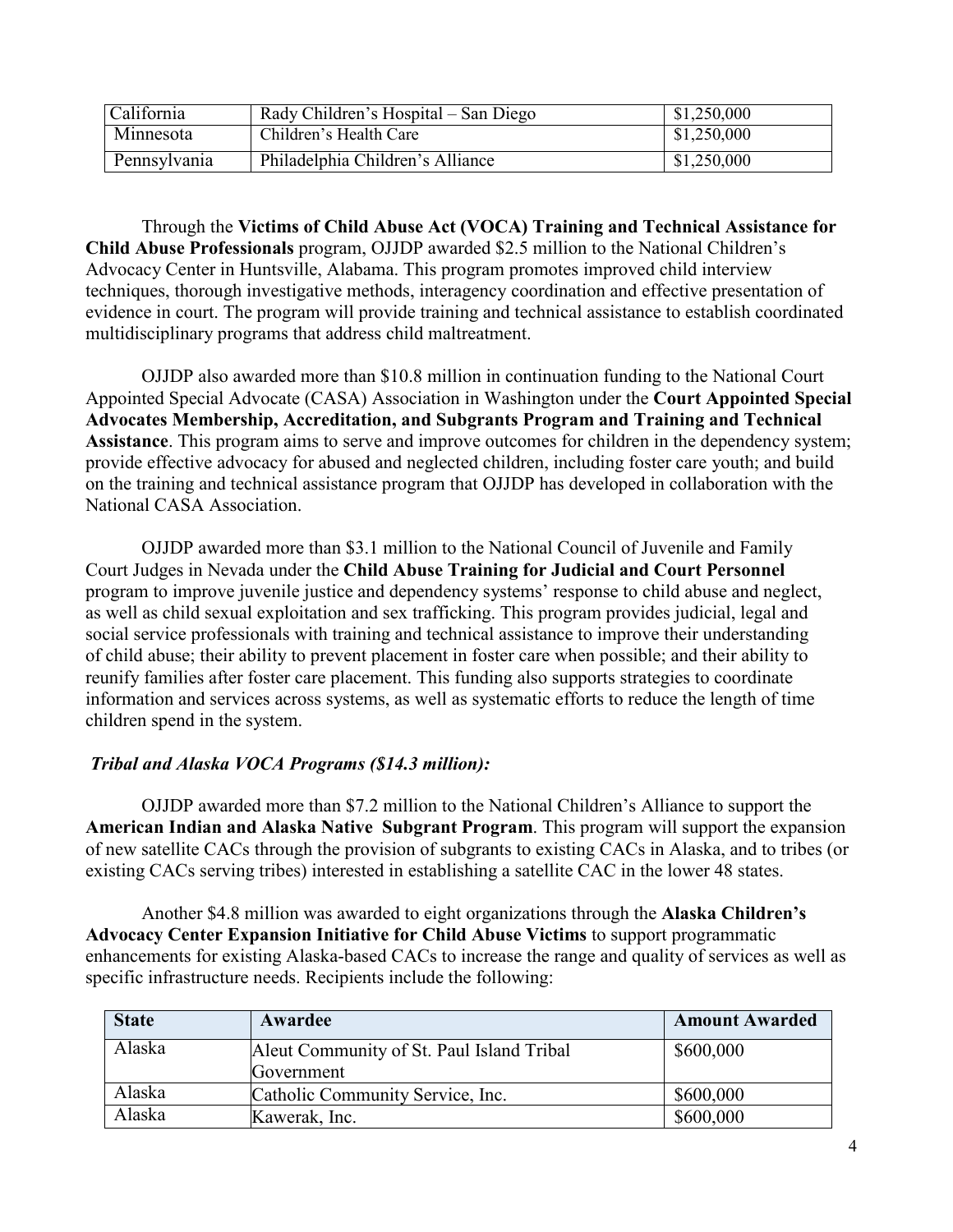| Alaska | Providence Health $&$ Services – Washington | \$600,000 |
|--------|---------------------------------------------|-----------|
| Alaska | Resource Center for Parents and Children    | \$600,000 |
| Alaska | Sitka Tribe of Alaska                       | \$600,000 |
| Alaska | The Children's Place                        | \$600,000 |
| Alaska | Tundra Women's Coalition                    | \$600,000 |

Under the **Training and Technical Assistance to Expand Children's Advocacy Centers Serving American Indian/Alaska Native Communities** program, OJJDP awarded \$1 million to the University of Montana to improve the capacity of child abuse professionals and promote the effective delivery of the evidence-informed CACs model and the multidisciplinary response to child abuse across American Indian/Alaska Native communities.

OJJDP awarded \$750,000 to the Choctaw Nation of Oklahoma via the **Tribal Children's Advocacy Center Expansion Initiative for Child Abuse Victims** program to improve the capacity of child abuse professionals and promote the effective delivery of the evidence-informed CAC model and the multidisciplinary response to child abuse in tribal communities.

OJJDP awarded \$500,000 to the **Alaska Children's Alliance** (State Chapter) to enhance and expand the coordinated multidisciplinary investigation and prosecution of child abuse in Alaska through targeted training and technical assistance.

#### **Office for Victims of Crime (\$28.5 million)**

The Office for Victims of Crime awarded nearly \$15 million to fund various programs in support of treating child and youth human trafficking victims, including funding victim services.

#### The **Improving Outcomes for Child and Youth Victims of Human Trafficking**  program awarded over \$4 million to four recipients to integrate human trafficking policy and programming at the state or tribal level. This program will also enhance coordinated, multidisciplinary and statewide approaches, as well as at-risk populations, to improve outcomes for children and youth who are victims of human trafficking. Recipients include the following:

| <b>State</b> | Awardee                                          | <b>Amount Awarded</b> |
|--------------|--------------------------------------------------|-----------------------|
| Nebraska     | Nebraska Department of Health and Human Services | \$1,500,000           |
| Ohio         | Office of Criminal Justice Services              | \$987,926             |
| Kentucky     | Kentucky Cabinet for Health Family Services      | \$1,000,000           |
| New Mexico   | New Mexico Office of the Attorney General        | \$801,817             |

The **Services for Minor Victims of Sex Trafficking** program awarded nearly \$7 million to four organizations to develop, expand, and strengthen assistance programs for minor victims of sex trafficking. Recipients include the following:

| <b>State</b> | Awardee                            | <b>Amount Awarded</b> |
|--------------|------------------------------------|-----------------------|
| California   | County of Alameda                  | \$2,000,000           |
| Florida      | Miami-Dade State Attorney's Office | \$1,864,776           |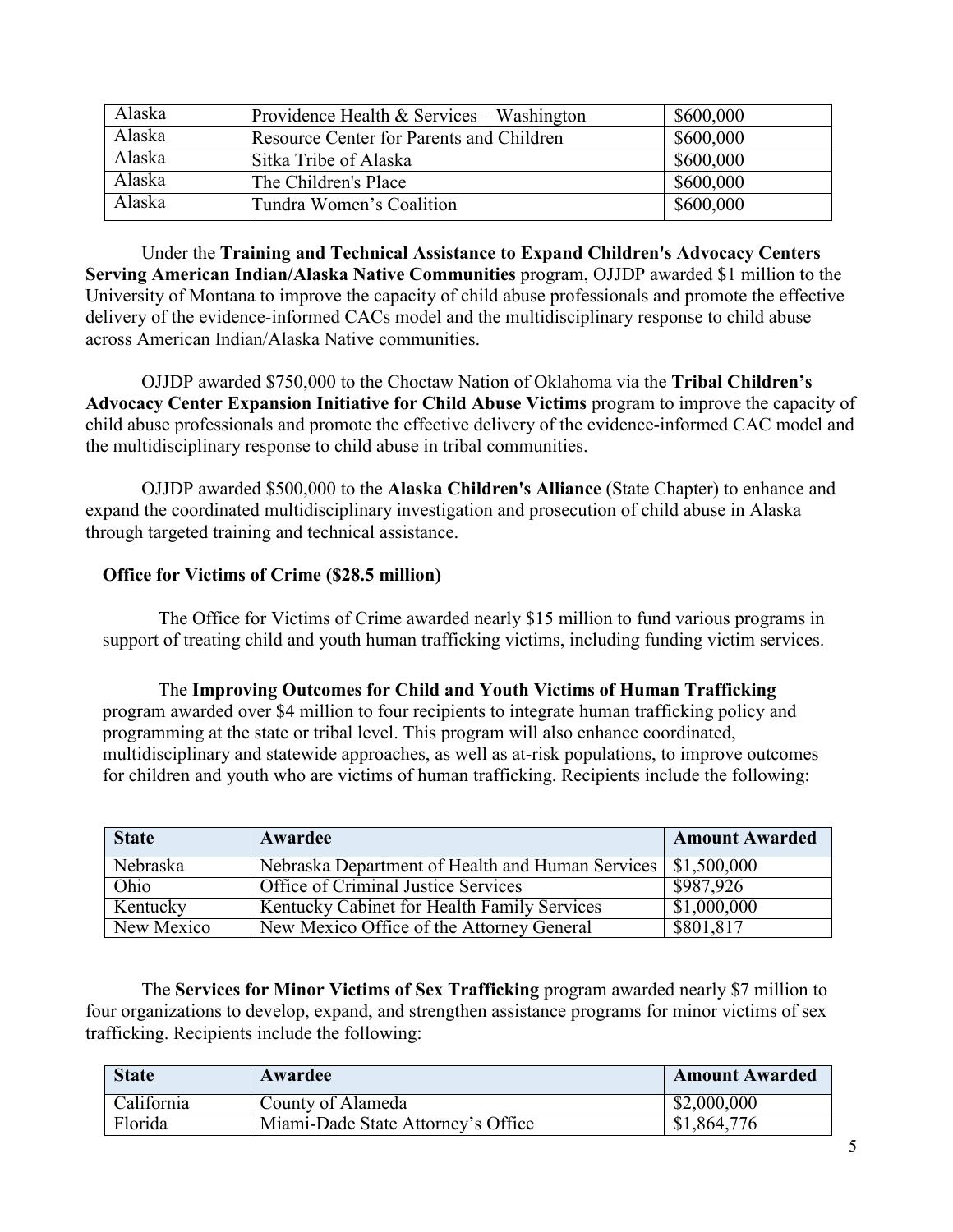| New York | <b>Suffolk County Probation</b>         | \$1,318,924 |
|----------|-----------------------------------------|-------------|
| Virginia | Virginia Department of Criminal Justice | \$1,684,000 |

The **Services for Minor Victims of Labor Trafficking** program awarded nearly \$2 million to three organizations to develop, expand, or strengthen victim service programs for victims of labor trafficking whose victimization occurred when they were under the age of 18. Recipients include the following:

| <b>State</b>            | Awardee                        | <b>Amount Awarded</b> |
|-------------------------|--------------------------------|-----------------------|
| California              | International Rescue Committee | \$666,667             |
| District of<br>Columbia | Ayuda                          | \$666,667             |
| Ohio                    | Advocating Opportunity, Inc.   | \$664,932             |

The **Preventing Trafficking of Girls** program awarded almost \$2 million to four organizations, including a technical assistance provider to support prevention and early intervention services, including mentoring and other direct support services for girls who are at risk of or are victims of sex trafficking. Recipients include the following:

| <b>State</b> | Awardee                                 | <b>Amount Awarded</b> |
|--------------|-----------------------------------------|-----------------------|
| Connecticut  | Love $146$ , Inc.                       | \$400,000             |
| Pennsylvania | Gwen's Girls                            | \$400,000             |
| Florida      | World Literacy Crusade of Florida, Inc. | \$400,000             |
| Pennsylvania | Youth Collaboratory, Inc.               | \$600,000             |

#### *Enhancing Community Responses to America's Drug Crisis: Serving Our Youngest Crime Victims (\$13.5 million)*

The **Enhancing Community Responses to America's Drug Crisis: Serving Our Youngest Crime Victims** program awarded nearly \$12 million to 17 organizations under to support direct services to children and youth who are crime victims as a result of the nation's addiction crisis; and nearly \$1.5 million to one organization to support training and technical assistance for the direct services grantees.

| <b>State</b>   | Awardee                                      | <b>Amount</b> |
|----------------|----------------------------------------------|---------------|
| American Samoa | <b>Empowering Pacific Island Communities</b> | \$700,000     |
| California     | Los Angeles Alcohol and Drug Programs        | \$700,000     |
| Florida        | Gang Alternative, Inc.                       | \$700,000     |
| Indiana        | Indiana State Department of Health           | \$699,999     |
| Kentucky       | Mountain Comprehensive Care Center, Inc.     | \$700,000     |
| Kentucky       | <b>Volunteers of America Mid-States</b>      | \$700,000     |
| Maryland       | JBS International, Inc.                      | \$1,499,960   |
| Michigan       | Easter Seals, Michigan, Inc.                 | \$699,997     |
| New Mexico     | New Mexico Kids Matter, Inc.                 | \$675,436     |